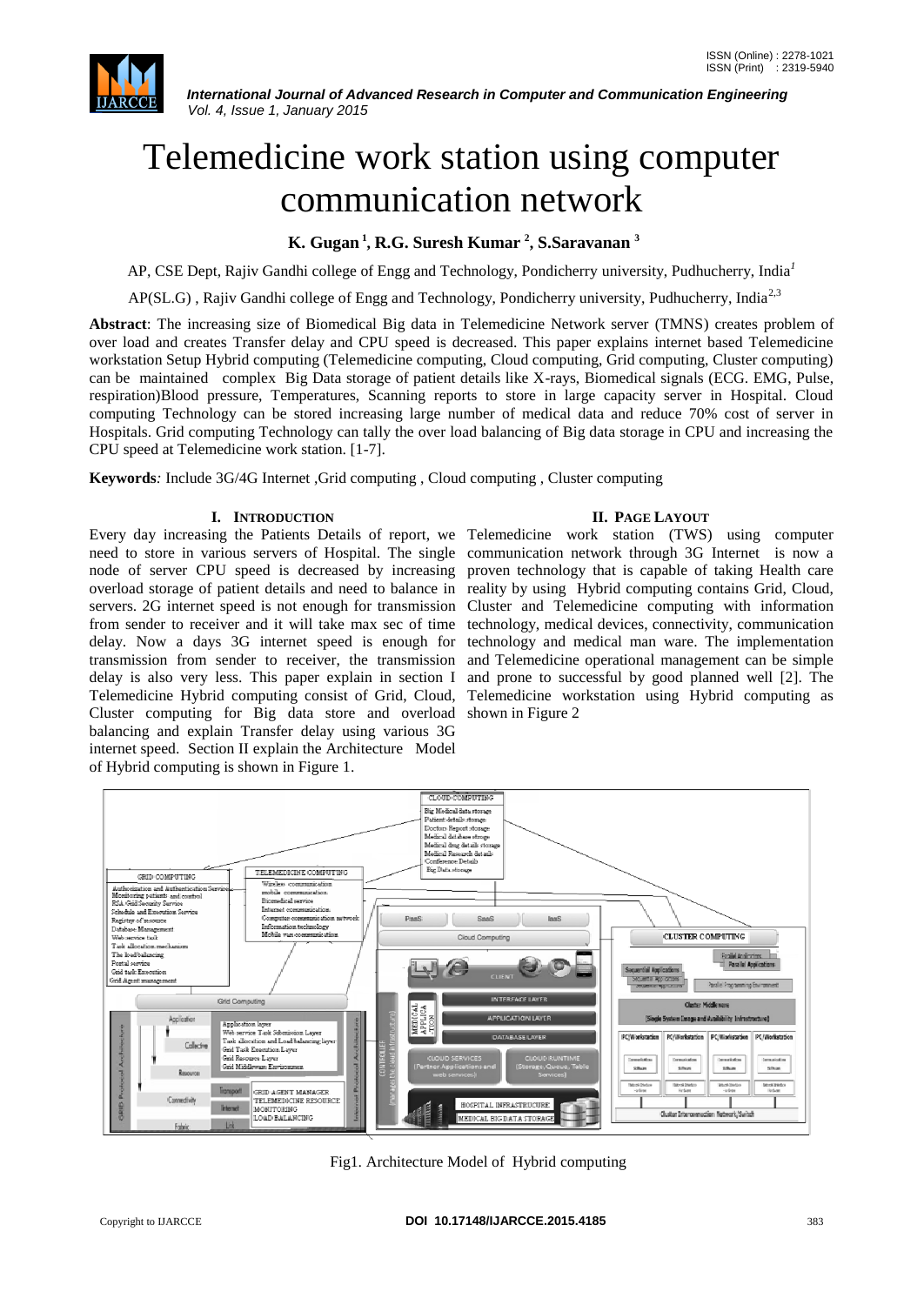



Fig. 2 Telemedicine work station using Hybrid computing

# *A. Telemedicine computing*

The Telemedicine computing compute Transfer delay of the Big data of patients details exchange from source to destination. If we transmit Bulk of Biomedical Image through 3G internet bandwidth is enough but it will take Transmission delay from 5 sec to 33 sec for image transmission. The propagation, Transmission, Queue delay are very small factor of delay but CPU processing delay creates big delay for big data transmission from source to destination in hospital.

Patient details of packet as it travels from Ambulance to Hospital, packet travels from Ambulance host or router to the subsequent node(host or router) along this path, the packet suffers from several different types of delays at each node along the path. The packet format of Biomedical data and image as shown in Figure 3. The most ambulance to Hospital = 10KM=10000 meters. important of these delays are the nodal processing delay, queuing delay, transmission delay, and propagation delay. The total nodal delay reduced by high speed 3G -dprop =  $d/S = 10000$  meters/3\*10<sup>8</sup> m/ sec = internet antenna in fixed in Ambulance bus.

| Start of<br>Data<br>(Biomedical<br>message<br>1 byte<br>$data +$<br>Image) | CRC check<br>CRC- Cyclic<br>Redundancy<br>Check) | End of<br>message<br>1 byte |
|----------------------------------------------------------------------------|--------------------------------------------------|-----------------------------|
|----------------------------------------------------------------------------|--------------------------------------------------|-----------------------------|

| Fig.3 Packet format. |  |
|----------------------|--|
|----------------------|--|

If we let dproc, dqueue, dtrans, and dprop denote the processing, queuing, transmission, and propagation delays, then the total nodal delay is given by

 $dnodal = dproc + dqueue + dtrans + dprop$ 

Example: Calculation of ECG nodal packet delay from Ambulance to hospital,

Assume 100 byte packet of ECG to be sent from ambulance to hospital distance 10 KM away.

ECG signal Packet size  $L = 100$  byte=  $8*100$ 

= 800 bits.

- 3G Dialup Internet Modem of reliance Bandwidth  $R =$ 21.7 Mbps=  $21.7*10^6$  Mbps

$$
-dtrans = L/R = 0.000368 sec
$$

 $d =$  Length of Physical link=Assume distance between

$$
- S = light speed = 2*108 m/sec to 3*108 m/sec
$$

#### 0.00003 sec.

-dproc =0.15 sec processing delay of normal Lap Top or personal computer. If we store large big data in CPU the processing delay increase 0.15 sec to 10 sec, this maximum of CPU processing delay need to reduce by overload balance algorithm using Grid computing in next level)

-dqueue  $= 0.05$  sec( The delay of queue of internet is

busy or not free)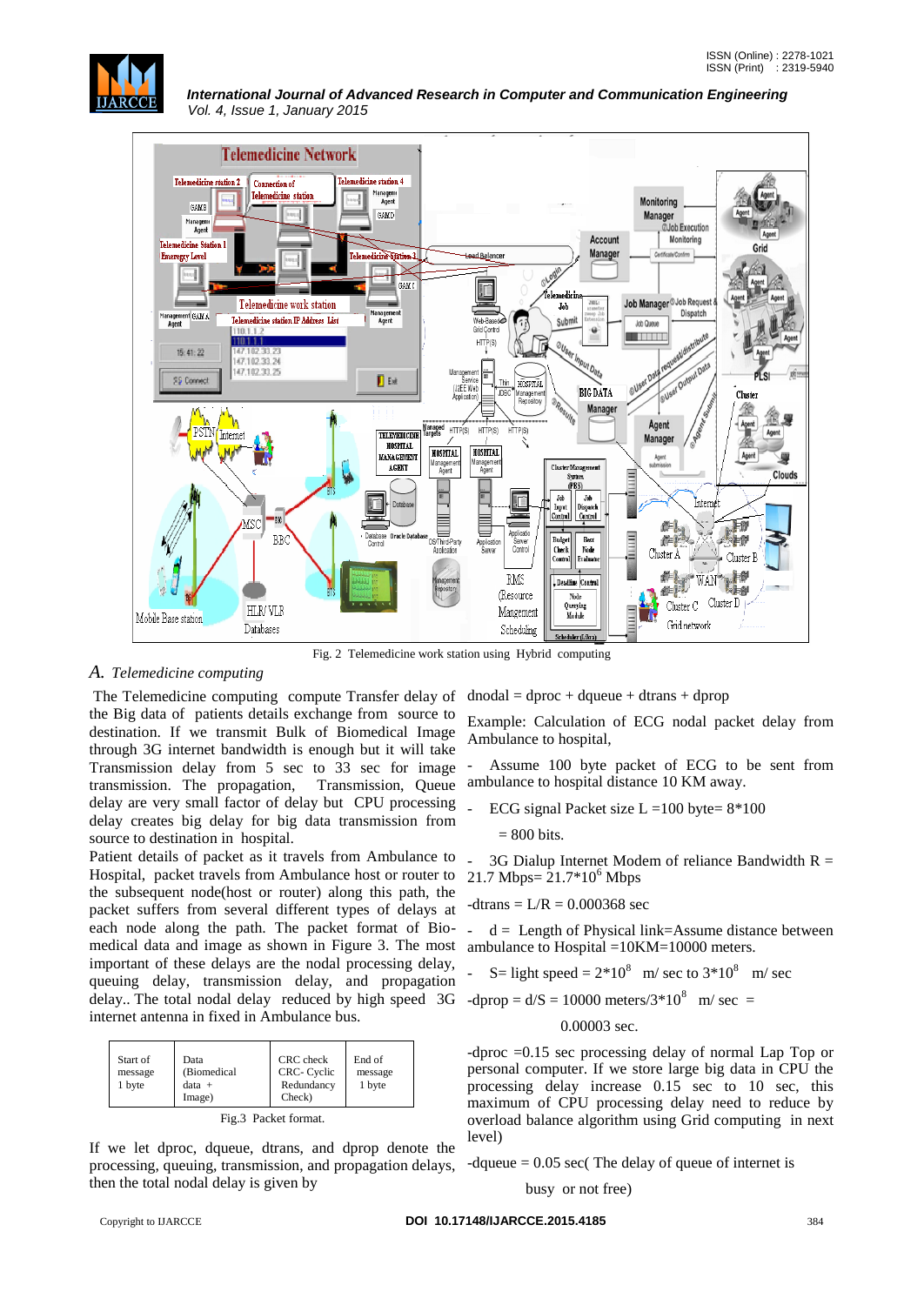

 $d$  nodal = dproc + dqueue + dtrans + dprop=

 $0.15 \text{ sec} + 0.05 \text{ sec} + 0.000368 \text{ sec} + 0.00003 \text{ sec}$ 

## $= 0.150398000$  sec= 0.150 Sec

ECG total nodal delay packet of 100 byte  $=0.15$  sec using 3G internet Reliance speed 21.7 Mbps.The above calculation is given the packet delay for Biomedical data and images are given Table 2. The CPU processing delay created by the large big data storage in server so create overload. The performance of CPU speed decreased by overload in single server in hospital. The over load of CPU speed performance increased by Grid computing algorithm support load balancing to implements to servers in Hospital and increased CPU speed. The Big data of patient details are stored in Cloud. So reduced CPU processing delay by avoid overload in CPU. The load balance with CPU speed as shown in Figure 4 .

## *B. Grid and Cloud computing*

Telemedicine service and developed from virtualization, utility computing, IaaS ( Infrastructure as a Service ), PaaS (Platform as a Service), SaaS (Software as a Service ) to implemented in Telemedicine service using computer communication network and 3G/4G internet.[3][4].

The Cloud computing hardware and platform level resources are provided as services on demand basis utilizes the high speed 3G/4G Internet to deliver the computing, storage, software and services which are distributed in hospital.

## *C. Telemedicine Job Parameters*

 The following parameters are defined for Telemedicine System parameters

• Telemedicine Job Parameters: Telemedicine job of ID, Number of instruction per telemedicine Job, Job size of Telemedicine.

• Grid computing service (GCS):Telemedicine Task allocation mechanism allocate the TM node tasks by GCS and load balancing the servers of Hospitals. [3][4].

Processing Elements (PEs) Parameters: CPU speed, Index of Telemedicine work load jobs queued on a given PE and its CPU speed.

• Grid Agent Manager (GAM): The Load balancing layer proposed load balancing algorithm consists of GAM (Grid Agent Manager) which distributes the Telemedicine workstation

| TABLE I COMPARSION OF TRANSMISSION DELAY USING 3G |
|---------------------------------------------------|
| <b>INTERNET</b>                                   |

|                                                                                                                                                                                               |                                                  | Total Nodal delay of packet                                                                |                                                                                                 |                                                                                                |
|-----------------------------------------------------------------------------------------------------------------------------------------------------------------------------------------------|--------------------------------------------------|--------------------------------------------------------------------------------------------|-------------------------------------------------------------------------------------------------|------------------------------------------------------------------------------------------------|
| <b>Biomedical</b>                                                                                                                                                                             | using 3G internet                                |                                                                                            |                                                                                                 |                                                                                                |
| Data                                                                                                                                                                                          | speed 7, 14.4, 14.7,                             |                                                                                            |                                                                                                 |                                                                                                |
|                                                                                                                                                                                               | 21,1, 21.7 Mbps                                  |                                                                                            |                                                                                                 |                                                                                                |
| Audio<br>video<br><b>EMG</b><br>ECG<br>Heart rate<br>Pulse rate<br><b>Blood</b> pressure<br>Respiration<br>Body<br>temperature<br>Blood group<br>Patient details<br>Electronic<br>stethoscope | For all Bio medical data<br>$< 0.2$ sec          |                                                                                            |                                                                                                 |                                                                                                |
| Biomedical<br>image                                                                                                                                                                           | Image<br>size                                    | Packet<br>total<br>nodal<br>delay<br>in sec<br>using<br>3G<br>speed<br>21.6<br><b>Mbps</b> | Packet<br>total<br>nodal<br>delay<br>in sec<br>using<br>3G<br>internet<br>speed<br>14.7<br>Mbps | Packet<br>total<br>nodal<br>delay<br>in Sec<br>using<br>3G<br>internet<br>speed<br>7.2<br>Mbps |
| Ultra sound<br>Angiography<br>Cardiology<br>Radiology<br>Computed<br>Tomography<br>Magnetic<br>Resonance<br>imaging                                                                           | 256KB<br>256KB<br>256KB<br>256KB<br>384KB<br>1MB | 0.244<br>0.244<br>0.244<br>0.244<br>0.29<br>0.52                                           | 0.289<br>0.289c<br>0.289<br>0.289<br>0.358<br>0.694                                             | 0.434<br>0.434<br>0.434<br>0.434<br>0.576<br>1.26                                              |
| Scanned X-rays<br>Digital<br>Radiology<br>High resolution<br>Digital                                                                                                                          | 2MB<br>4MB<br>10MB                               | 0.937<br>1.63<br>3.85                                                                      | 1.238<br>2.32<br>5.59                                                                           | 2.37<br>4.59<br>11.26                                                                          |
| radiology<br>30s ultra sound<br>Monograph                                                                                                                                                     | 10MB<br>30MB                                     | 3.85<br>11.26c                                                                             | 5.59<br>16.47                                                                                   | 11.26<br>33.48                                                                                 |

• Actual Processing Capacity (APC): Calculate the Number of Task per second in the Telemedicine workstation of Grid.

• Available Grid Processing capacity (AGPC): Calculate the available in Grid Telemedicine CPU Processing.

• Total Available Processing capacity (TAPC): Calculate the total of telemedicine task available process capacity in Telemedicine workstation of Grid.

 PE processing Capacity (PEPC): Number of Telemedicine Jobs per second in a processing elements is calculated using CPU speed and an average number of Instruction per Job.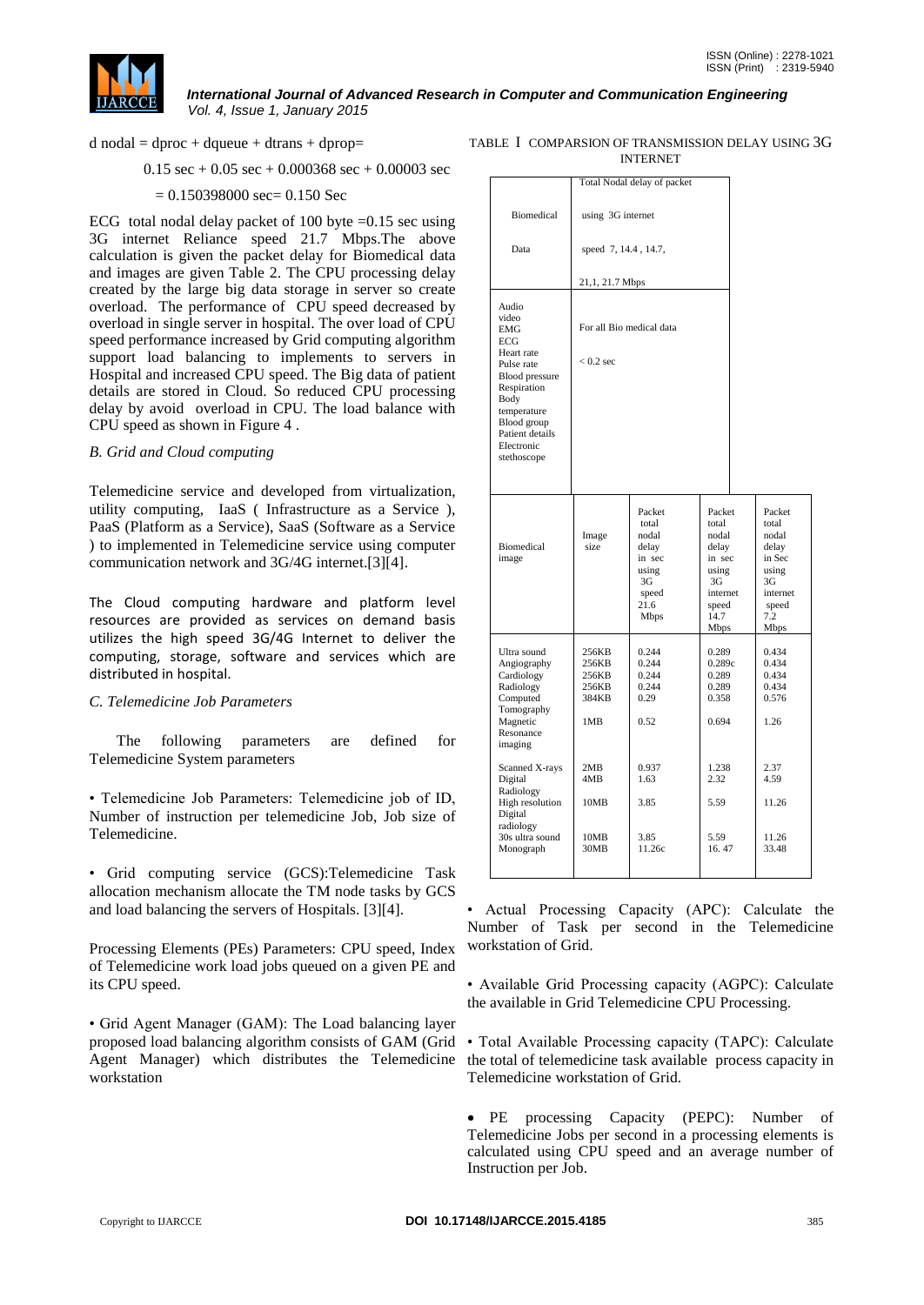

• Cluster Manager processing capacity (CMPC): • Use If GAM A has N=100 unprocess of telemedicine Number of telemedicine jobs per second in the cluster in work station nodes tasks the following GAM load will Telemedicine workstation can be calculated as the sum of distribute as follows. The GAM status as shown in Table 2. PEPCs.

 Network Parameters: Band width of network. For example Reliance internet Modem bandwidth speed 21.6 Mbps and WAN internet bandwidth speed is 100 Mbps.

As Grid G of Telemedicine work station of hospital sections as a collection of C number of Cluster, Global scheduler (GS) who communicates through internet and computer communication network and the scheduling to Telemedicine task to the distributed Cluster of Telemedicine work station. Cluster consist of N number of Telemedicine processing Elements (PEs) and Local scheduler (LS) acts as a Cluster Manger (CM) and GS act as a Grid Agent Manager (GAM). There is a Telemedicine Job decides and arrival stream at LS, it dispatches the submitted telemedicine jobs to PE, LS handles inside hospital of Cluster communication and GS handles outside Hospitals of Cluster.

D. Grid Computing Load balancing algorithm

Mainly load balancing algorithm needs to increasing overload of un limited storage of patient Big-data in Hospital or Ambulance server and need to stores in Cloud through internet connection. Every GAM (Grid Agent Manager) sharing overloads by Grid computing service and minimize the congestion, waiting time, Communication delay. The Model of load balancing algorithm implements to Telemedicine workstation through 3G/4G Internet. [5][6][7].

Example: If Grid Telemedicine work station of Grid Manager consists of GAMs A, B, C, D… are shares TM Tasks and overloads by Grid computing.

Actual processing capacity (APC) of Grid manger at Telemedicine workstation of Grid system (APC) =PC\*L

 if PC=500 Tasks/sec L=30% APC=500\*30/100=150 Tasks/sec (1)

• If implements the Grid Computing method ,the Telemedicine work station of Grid Threshold is assume 80% then available Grid processing capacity (AVGPC)= GPC-APC =

 $=500*80/100 - 150=250$  Tasks/sec. (2)

• If Telemedicine Branch GAM A receveived 200 Tasks of TM nodes and it has three receptors r1,r2,and r5 with AVGPC of 250,300 and 140 tasks/sec respectively then,

TAPC(Total available processing capacity)

$$
n = \sum AVGPC(r) \tag{3}
$$

Copyright to IJARCCE **DOI 10.17148/IJARCCE.2015.4185** 386  $r=1$ =250+300+140=690 Tasks/sec Shares  $r(1) = (250/690) * 200 = 727$  Tasks Shares r(3)=(300/690)\*200= 87 Tasks Shares r(5)=(140/690)\*200= 41Tasks

TABLE II GAM STATUS

|                                                                  | Grid TM Network of Grid Agent manager (GAM) of id |             |              |             |  |
|------------------------------------------------------------------|---------------------------------------------------|-------------|--------------|-------------|--|
| <b>TM</b> Grid<br>Manager in<br><b>Grid TM</b><br><b>Network</b> | <b>GAM A</b>                                      | <b>GAMB</b> | <b>GAB C</b> | <b>GAMD</b> |  |
| <b>Status</b>                                                    |                                                   | R           | R            | R           |  |
| <b>TAPC</b>                                                      | 1000                                              | 700         | 550          | 600         |  |

Sender(s) in Telemedicine station: The Sender may be Ambulance or Hospital server of small TAPC (Telemedicine Actual Processing capacity) and the pool of TM nodes workers are over loaded need to transfer of load to GAMs.

Receivers in Telemedicine station: Available TAPC is high, ready to receive new tasks and thus increase the throughput

. Neutral (N**):** Pool under normal load of TM nodes in workstation.

# *E. Telemedicine work station of Grid Task*

 GAM B can offer up to 700 Telemedicine tasks/sec but since we can transfer a maximum of 200 Telemedicine tasks /sec over the link connecting GAM A and GAM B then GAM B can only supply 200 Telemedicine Tasks/sec

 GAM C can offer up to 550 Telemedicine tasks/sec and since the link can offer that amount the GAM C can supply the 550 tasks/sec

 GAM D offer up to 600 Telemedicine tasks /sec and since the link can offer that amount the GAM D can supply the 600 tasks /sec

 Telemedicine work station of Grid Total available processing Capacity (GTAPC)

 $= 200+550+600= 1350$  Tasks/sec.

• GAM B =  $(200/1350)*1000=149$  Telemedicine Tasks GCS (Grid computing service) allocates the task to suitable TM resources then the task needs to be executed.

 Calculated average TM task size , average task execution time and updated at the GAM levels. Calculated Determine the computing capacity (number of task per unit of time) at a given computing telemedicine center Share GAM C= (550/13508)\*1000=407 Telemedicine Tasks.

 Share GAM D=(600/1350)\*1000= 444 Telemedicine Tasks

F. Telemedicine work Station of Grid Resource Layer

 GAM are building blocks of TM resource monitoring layer and computing different Hospitals computing sites of networks technologies and different operating system.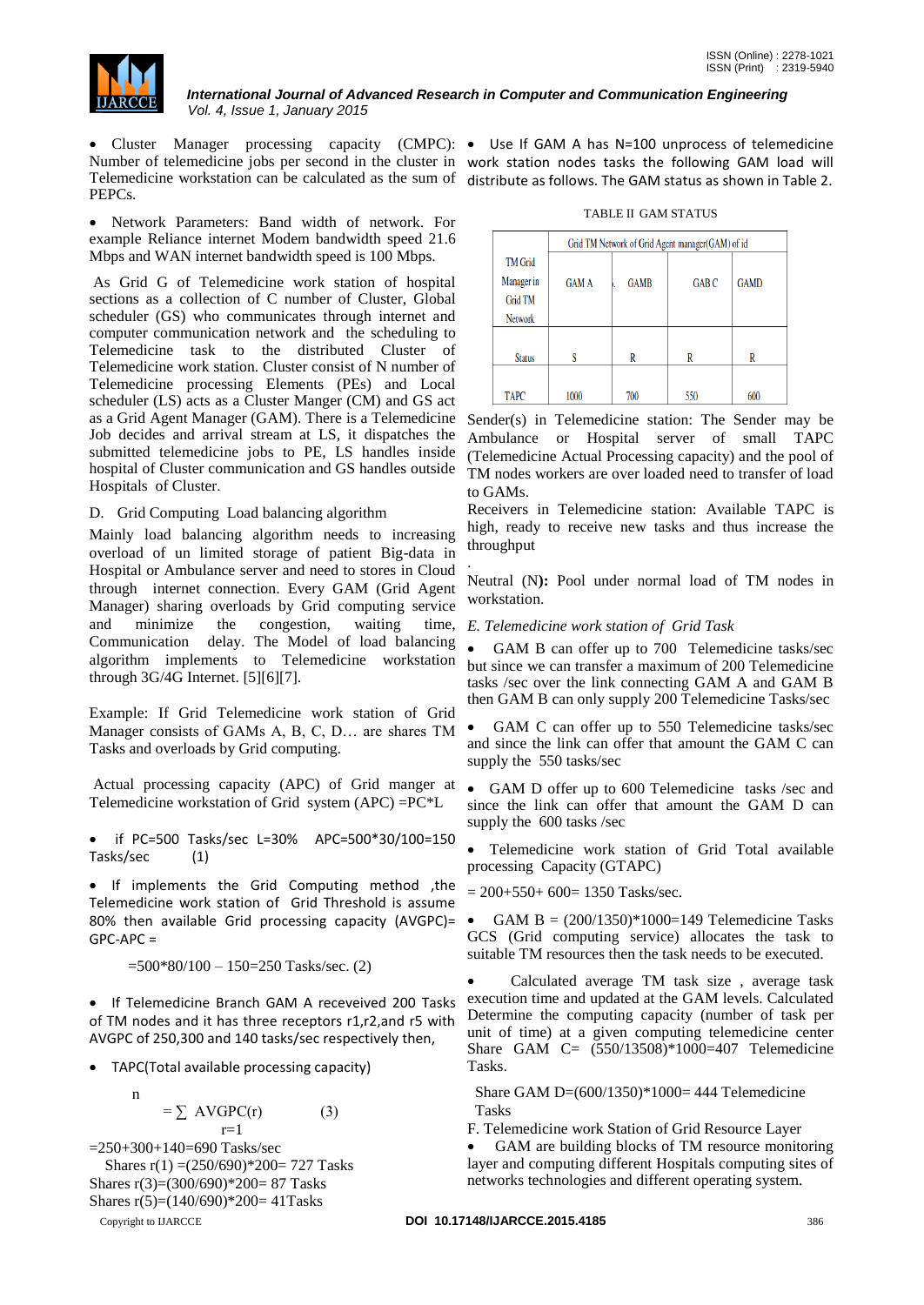

• GAM in the TM Grid system exchanges Big data to The average slow down SLD is defined achieve load balancing operation of TM work station of center.

 Maintaining the Computers in workstations, Grid and Clusters of computers in Telemedicine network through Internet

 Maintaining the Big Data resources, Grid configurations and log history of the TM events.

 Maintaining Databases of the Telemedicine server Big data related to generation, transmission and load demand.

# *G. Cluster computing load balancing*

Define the Telemedicine PE share of each PE in a pool the following by

PE share  $_{i}$  NC. PEPC/ CMPC

Where PE share  $i_{I}$  Processing Element of Telemedicine Share of i.

C= Number of cluster

N= Number of telemedicine Jobs.

PEPC= Processing Elements of Processing Capacity.

CMPC= Cluster Manager Processing Capacity. Local Scheduler (LS) acts as to check its Telemedicine resources are overloaded by capacity work load index of PE and its PE share.

Consider the distribution of Telemedicine Job J submitted in Grid node G from Cluster C, The Completion Time of telemedicine Job J is following formula.

Completion time( $J$ ) =  $Runtime(J).Runqueueleenth(C)/Speed(C) +$ 

 $Jobsize(J)/Link speed(G,C)$ 

Run time $(J)$ = Execution time of Telemedicine Jobs J runs on a computer server.

Job size  $(J)$  = Total Telemedicine Job size

Link Speed  $(G, C)$  = Speed of Communication link between Grid(G) and Cluster (C) in Mbps in Telemedicine Network.

Run queue length $(C) =$  Current run queue length of Cluster (C).

 $Speed(C) = Speed of Cluster C$ .

Mean Response Time (RT) =

$$
=1/N(\sum_{j=1}^{N}r_j)
$$

where  $_{i=}$  the Response time of telemedicine Job j spent in the Resource of queue.

Slow down is defined in Telemedicine Network as follows

 $S_j = r_j / e_j$ 

where

 $r_{i}$ = Response time of Job j.

 $e_{i}$ = Execution time of j

$$
\text{SLD=}\;1/N(\;\sum_{i=1}^N S_j\;)
$$

N= The Total number of processing Jobs. The Load information Traffic (LIT) is defined as follows

$$
LIT = \sum_{1}^{e} (C,W)
$$

Where C is the number of Cluster. W is the message weight from each Cluster.

e is the number of load information exchange events occurred until the end of telemedicine processing.

# *H. Grid Middleware environment*

This layer provides a link between the Hospital Grid Telemedicine Network services and Grid Telemedicine resources. It provides the access and information about the Grid resources to the grid services in layer. This layer consists of RMI and JINI technology , which provides standard distributed services. This layer consists of Globus Toolkit software 4.0, which is standard OGSA platform and provides standard services [5][6][7].

# **II PAGE STYLE** PERFORMANCE OF BIG DATA AND LOAD BALANCING IN GRID COMPUTING IN HOSPITAL

The various section of reports like as X-rays, scanner image, angiography, cardiology, radiology, computed Tomography, Magnetic resonance image, Digital radiology, Monograph, Blood bank, Lab data, Result Reporting, Medical Dispensing, surgery scheduling and management, Supplies management, telephone console, Material management, patient scheduling, compliance checking, Patient monitoring, Lab information system, Disease Management, Medical transcription, ER patient Tracking and ER Management, compliance checking, Monitoring heart patients, Monitoring Patients in ambulance are to be Stored in hospital servers. Figure 3 presents a common healthcare data integration architecture for Big data servers and load balancing by load balancer. This environment includes various section hospitals of servers by point-to-point communication of interfaces through internet to a Big data interface Grid server as shown in Figure 2 . The Load Balancing of different section of hospital Servers CPU status as shown in Figure 4 and resource status as in Figure 5.



Fig 4 Load balancing of CPU status